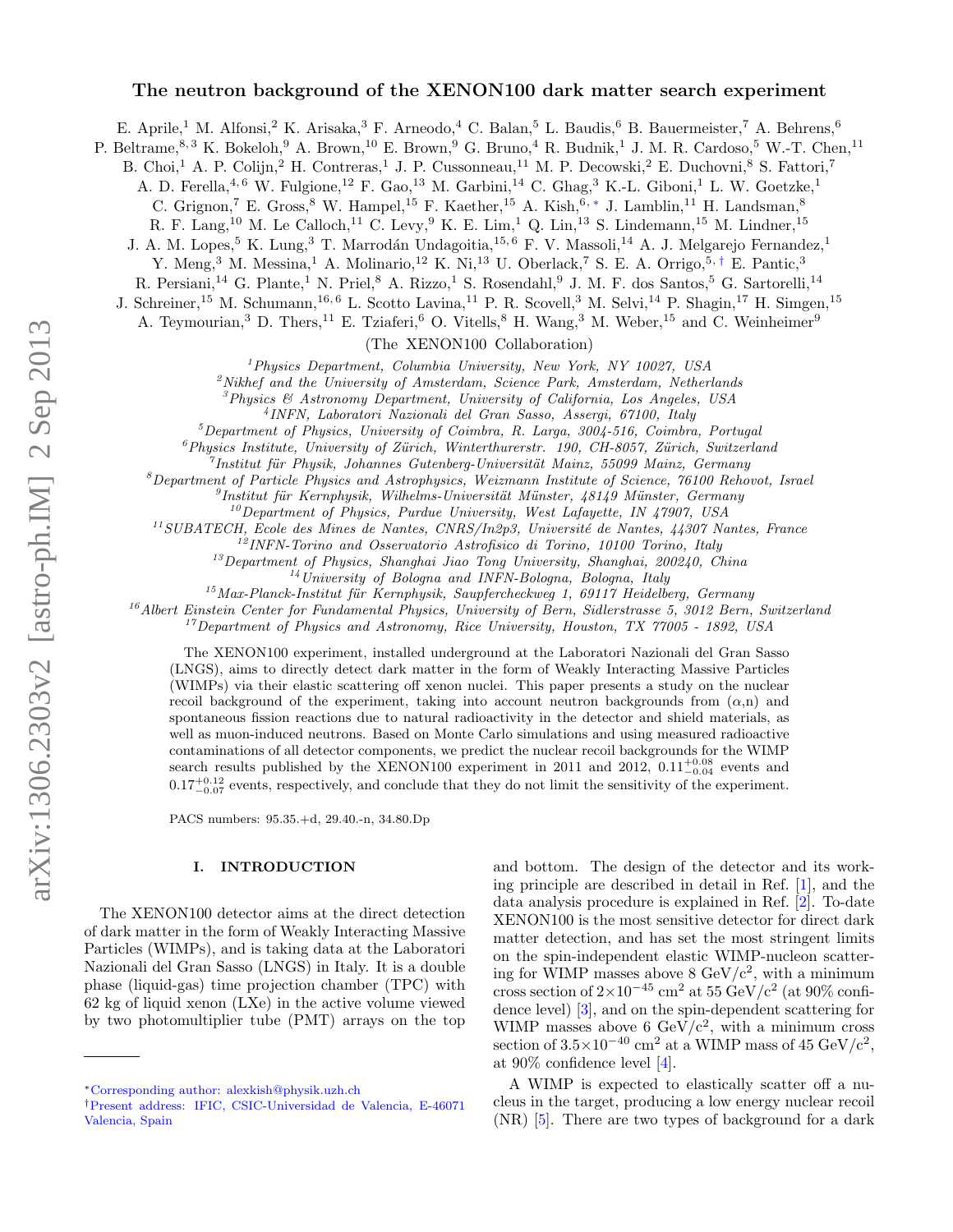matter search with the xenon-based detectors: NRs from hadronic interactions of neutrons, and electronic recoils (ERs) from electromagnetic interactions of  $\gamma$ -rays and electrons. The different ionization density characteristic of a NR and an ER results in a different probability of electron-ion pair recombination, and thus a different ratio of scintillation to ionization [\[6\]](#page-9-5). This provides the possibility of rejecting ER background, which is performed in XENON100 with an efficiency higher than 99% at ∼50% NR acceptance [\[3,](#page-9-2) [7,](#page-9-6) [8\]](#page-9-7).

Neutrons can produce single NRs via elastic scattering off xenon nuclei and generate a signal which is, on an event-by-event basis, indistinguishable from that of WIMPs. In addition, fast neutrons are more penetrating than  $\gamma$ -rays in LXe. It is therefore crucial to minimize and accurately characterize this potentially dangerous background. Due to intrinsic contamination with  $^{238}$ U,  $^{235}$ U, and  $^{232}$ Th of materials in the detector and shield systems, radiogenic neutrons in the MeV range are produced in  $(\alpha, n)$  reactions and spontaneous fission (SF). Additionally, cosmogenic neutrons with energies extending to a few GeV are induced by muons penetrating through the rock into the underground laboratory. This makes the neutron yield dependent on laboratory's depth.

A study of the electronic recoil background in the XENON100 experiment was published in Ref. [\[9\]](#page-9-8). In this paper we summarize results from a comprehensive Monte Carlo study, predicting the neutron induced NR background originating from natural radioactivity and cosmic muons. The study of the radiogenic neutron background is based on calculations with the SOURCES-4A code [\[10\]](#page-9-9). Simulations of the cosmogenic neutron background employ the muon energy spectrum and angular distribution generated with MUSIC and MUSUN [\[11\]](#page-9-10). Neutron production and propagation is performed with the GEANT4 toolkit [\[12\]](#page-9-11). The detector model developed for the Monte Carlo simulations is described in detail in Refs. [\[9\]](#page-9-8) and [\[13\]](#page-9-12). The results of this work were used to predict the neutron background in the dark matter search data acquired with XENON100 and published in Refs. [\[3,](#page-9-2) [7,](#page-9-6) [8\]](#page-9-7).

# II. NEUTRON PRODUCTION DUE TO NATURAL RADIOACTIVITY

The radiogenic neutron production rates and energy spectra were calculated with the SOURCES-4A software, modified by the group of the University of Sheffield in order to extend the cross sections for  $(\alpha, n)$  reactions from 6.5 MeV to 10 MeV, based on available experimental data [\[14\]](#page-9-13). The calculation was performed with the assumption that the  $\alpha$ -emitters are uniformly distributed within a homogeneous material.

The systematic uncertainty on the neutron production rate of the SOURCES-4A code is  $\pm 17\%$  [\[10\]](#page-9-9). A cross-check of the calculations of the neutron production

was performed with independent software described in Ref. [\[15\]](#page-9-14), showing agreement in neutron rates to within 20%.

The program takes into account the energy-dependent  $(\alpha, n)$  cross sections and Q-values for all target nuclides, particle stopping cross sections for all elements, the energy of each  $\alpha$ -particle, and the SF branching ratio for each source nuclide. As an input, the code requires information about source and target nuclides, and the neutron energy range to be considered. The fractions of atoms in the target material were calculated using the chemical composition of the detector and shield components presented in Table [I,](#page-2-0) and the natural isotopic abundance from Ref. [\[17\]](#page-9-15). The simulation takes into account all  $\alpha$ -emitters from each decay chain, and their half-lives, assuming secular equilibrium.

The cross section for the  $(\alpha, n)$  reaction is suppressed by the Coulomb barrier for heavy nuclei, and increases with decreasing atomic number Z of the target. This explains why the neutron production is dominated by  $(\alpha, n)$ reactions for materials consisting of light elements, such as polyethylene (only C and H) or polytetrafluoroethylene (PTFE, C and F). For high-Z materials, such as copper and lead, the neutron production is almost entirely due to SF of  $^{238}$ U (see Fig. [1\)](#page-1-0). Thus, the neutron production rate in such materials is dependent only on the contamination level and not on the chemical composition of the material.

The neutron production rate was calculated as num-



<span id="page-1-0"></span>FIG. 1: Differential neutron production rates in  $(\alpha, n)$  and spontaneous fission reactions in materials of the XENON100 detector and its shield due to contamination of  $^{238}$ U,  $^{235}$ U, and  $^{232}\text{Th}$  (assuming 1 Bq of  $^{238}\text{U}$  and 1 Bq of  $^{232}\text{Th}$ ). PTFE is the material with the highest production rate among the XENON100 materials. The neutron production is dominated by  $(\alpha, n)$  reactions due to the low atomic mass Z of elemental constituents. Copper is an example of a high Z material, where the neutron production rate is almost entirely due to SF reactions. Both, PTFE and copper, have been used to build the TPC field cage in the XENON100 detector.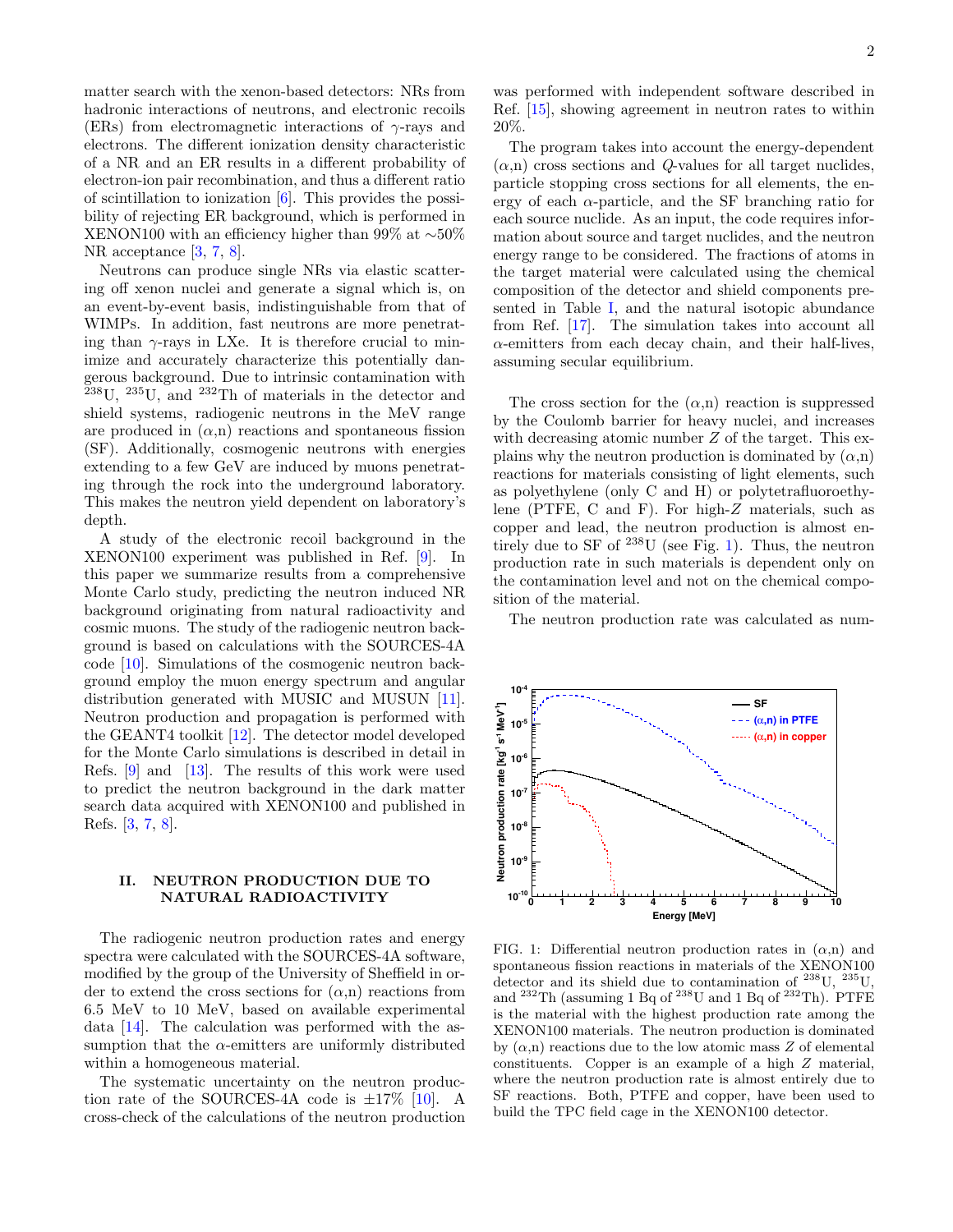<span id="page-2-0"></span>TABLE I: Neutron production rates for the materials used in the XENON100 experiment calculated with SOURCES-4A as number of generated neutrons over number of disintegrating U/Th nuclei. The natural abundance of <sup>235</sup>U is taken into account. The systematic uncertainty of the calculation is  $\pm 17\%$  [\[10\]](#page-9-9). Details on the detector and its components can be found in Refs. [\[1,](#page-9-0) [9\]](#page-9-8).

| Material              |                | Density Chemical composition                                                                         |                                | Neutron production                                     |
|-----------------------|----------------|------------------------------------------------------------------------------------------------------|--------------------------------|--------------------------------------------------------|
|                       | $\rm [g/cm^3]$ |                                                                                                      | $^{238}$ U (incl. $^{235}$ U)  | $^{232}\mathrm{Th}$                                    |
| Cryostat and TPC      |                |                                                                                                      |                                |                                                        |
| 316Ti stainless steel | 8.00           | C 0.08%, Si 1%, Mn 2%, P 0.045%, S 0.03%,                                                            | see Table II                   |                                                        |
|                       |                | Ni 12%, Cr 17%, Mo 2.5%, Ti 4.0%, Fe 61.345%                                                         |                                |                                                        |
| <b>PTFE</b>           | 2.20           | CF <sub>2</sub>                                                                                      | $(6.3 \pm 1.1) \times 10^{-5}$ | $(1.0\pm0.2)\times10^{-4}$                             |
| Copper                | 8.92           | $Cu$ 100\%                                                                                           | $(1.1 \pm 0.2) \times 10^{-6}$ | $(3.6\pm0.6)\times10^{-7}$                             |
| Ceramics              | 1.00           | NaAlSiO <sub>5</sub>                                                                                 |                                | $(1.1\pm0.2)\times10^{-5}$ $(2.0\pm0.3)\times10^{-5}$  |
| <b>PMT</b> parts      |                |                                                                                                      |                                |                                                        |
| Kovar metal           | 8.33           | Fe 55\%, Ni 29\%, Co 16\%; (13 g/PMT)                                                                |                                | $(1.2\pm0.2)\times10^{-6}$ $(1.0\pm0.2)\times10^{-6}$  |
| Stainless steel       | 7.64           | Fe 71.8%, C 0.1%, Si 0.5%, Mn 0.7%,                                                                  |                                | $(1.5\pm0.3)\times10^{-6}$ $(2.3\pm0.4)\times10^{-6}$  |
|                       |                | Ni 8.6\%, Cr 18.3\%; $(7 g/PMT)$                                                                     |                                |                                                        |
| Synthetic silica      | 2.20           | $SiO2$ ; (2 g/PMT)                                                                                   |                                | $(2.2\pm0.4)\times10^{-6}$ $(2.1\pm0.4)\times10^{-6}$  |
| Borosilicate glass    | 2.21           | $SiO2$ 68.7%, $Al2O3$ 4.3%, $B2O3$ 18.0%,                                                            |                                | $(1.1\pm0.2)\times10^{-5}$ $(1.5\pm0.3)\times10^{-5}$  |
|                       |                | Li <sub>2</sub> O 1.0%, Na <sub>2</sub> O 6.0%, BaO 2.0%; (1 g/PMT)                                  |                                |                                                        |
| Aluminum              | 2.70           | Al $100\%$ ; $(0.1 \text{ g}/\text{PMT})$                                                            |                                | $(1.4\pm0.2)\times10^{-5}$ $(2.8\pm0.5)\times10^{-5}$  |
| Cirlex                | 1.43           | $C_{22}H_{10}N_2O_5$ ; (1.4 g/PMT base)                                                              |                                | $(4.8\pm0.8)\times10^{-6}$ $(2.4\pm0.5)\times10^{-6}$  |
| Shield components     |                |                                                                                                      |                                |                                                        |
| Polyethylene          | 0.92           | CH <sub>2</sub>                                                                                      |                                | $(1.9\pm0.3)\times10^{-6}$ $(1.4\pm0.2)\times10^{-6}$  |
| Lead                  | 11.34          | $Pb 100\%$                                                                                           |                                | $(1.1\pm0.2)\times10^{-6}$ $(3.0\pm0.5)\times10^{-11}$ |
| Environment           |                |                                                                                                      |                                |                                                        |
| laboratory concrete   | 2.4            | H 0.89%, C 7.99%, O 48.43%, Na 0.6%, Mg 0.85%, $(1.9\pm0.3)\times10^{-6}$ $(1.5\pm0.3)\times10^{-6}$ |                                |                                                        |
|                       |                | Al 0.9%, Si 3.86%, P 0.04%, S 0.16%, K 0.54%,                                                        |                                |                                                        |
|                       |                | Ca 34.06%, Ti 0.04%, Fe 0.43%                                                                        |                                |                                                        |

TABLE II: Neutron production due to natural radioactivity in the stainless steel (type 316Ti), mainly used for the XENON100 cryostat and its support bars. The radioactive contamination was measured with gamma- and mass-spectrometry (the most sensitive result of the two methods is given) and shows that secular equilibrium in the chains is broken.

<span id="page-2-1"></span>

|                          | $^{238}$ U $-^{230}$ Th | $^{226}$ Ra $-^{206}$ Ph | $^{235}$ U $-^{207}$ Ph | $^{232}$ Th $ ^{228}$ Ac | $228 \text{Th} - 208 \text{Ph}$                                                                                                        |
|--------------------------|-------------------------|--------------------------|-------------------------|--------------------------|----------------------------------------------------------------------------------------------------------------------------------------|
| Contamination $[mBq/kg]$ | $4.9 \pm 1.6$           | ${<}1.3$                 | $0.23 \pm 0.06$         | ${<}0.81$                | $2.9 \pm 0.7$                                                                                                                          |
| Neutron production       |                         |                          |                         |                          | $(1.1\pm0.2)\times10^{-6}$ $(3.1\pm0.5)\times10^{-7}$ $(4.1\pm0.7)\times10^{-7}$ $(1.8\pm0.3)\times10^{-9}$ $(2.0\pm0.3)\times10^{-6}$ |

<span id="page-2-2"></span>TABLE III: Neutron production rates in the XENON100 components due to  $(\alpha, n)$  and SF reactions. Some detector components, such as the copper parts inside the cryostat, the TPC resistor chain, the bottom and top electrodes made of 316Ti SS, and PMT cables, are combined into 'Additional detector parts' due to their small contribution to the total neutron production. Radioactive contamination of the laboratory concrete is taken from Ref. [\[16\]](#page-9-16), and the neutron production is calculated as a flux.

| Component                             | Amount                | $238$ <sup>T</sup> | Contamination $[mBq/kg]$<br>$232 \text{Th}$ | Neutron production<br>[neutrons/year]                       |
|---------------------------------------|-----------------------|--------------------|---------------------------------------------|-------------------------------------------------------------|
| Cryostat and pumping ports (316Ti SS) | $73.61 \text{ kg}$    |                    | see Table II                                | $16\pm3$                                                    |
| Cryostat support bars (316Ti SS)      | $49.68 \text{ kg}$    |                    | see Table II                                | $13\pm2$                                                    |
| Detector PTFE                         | $11.86 \text{ kg}$    | 0.06               | 0.10                                        | $5\pm1$                                                     |
| <b>PMTs</b>                           | 242 pieces            | $0.05$ /pc         | $0.46$ /pc                                  | $5\pm1$                                                     |
| <b>PMT</b> bases                      | 242 pieces $0.16/pc$  |                    | $0.07$ /pc                                  | $12\pm2$                                                    |
| Additional detector parts             |                       |                    |                                             | $0.20 \pm 0.03$                                             |
| Copper shield                         | $2.1\times10^3$ kg    | 0.083              | 0.012                                       | $3.2 \pm 0.5$                                               |
| Polyethylene shield                   | $1.6\times10^3$ kg    | 0.23               | 0.094                                       | $37 + 6$                                                    |
| Lead shield (inner layer)             | $6.6\times10^3$ kg    | 0.66               | 0.55                                        | $162 + 28$                                                  |
| Lead shield (outer layer)             | $27.2 \times 10^3$ kg | 4.20               | 0.52                                        | $(4.3 \pm 0.7) \times 10^3$                                 |
| LNGS concrete                         |                       | $2.6\times10^{4}$  | $8.0\times10^{3}$                           | $(8.7\pm1.5)\times10^{-7}$ cm <sup>-2</sup> s <sup>-1</sup> |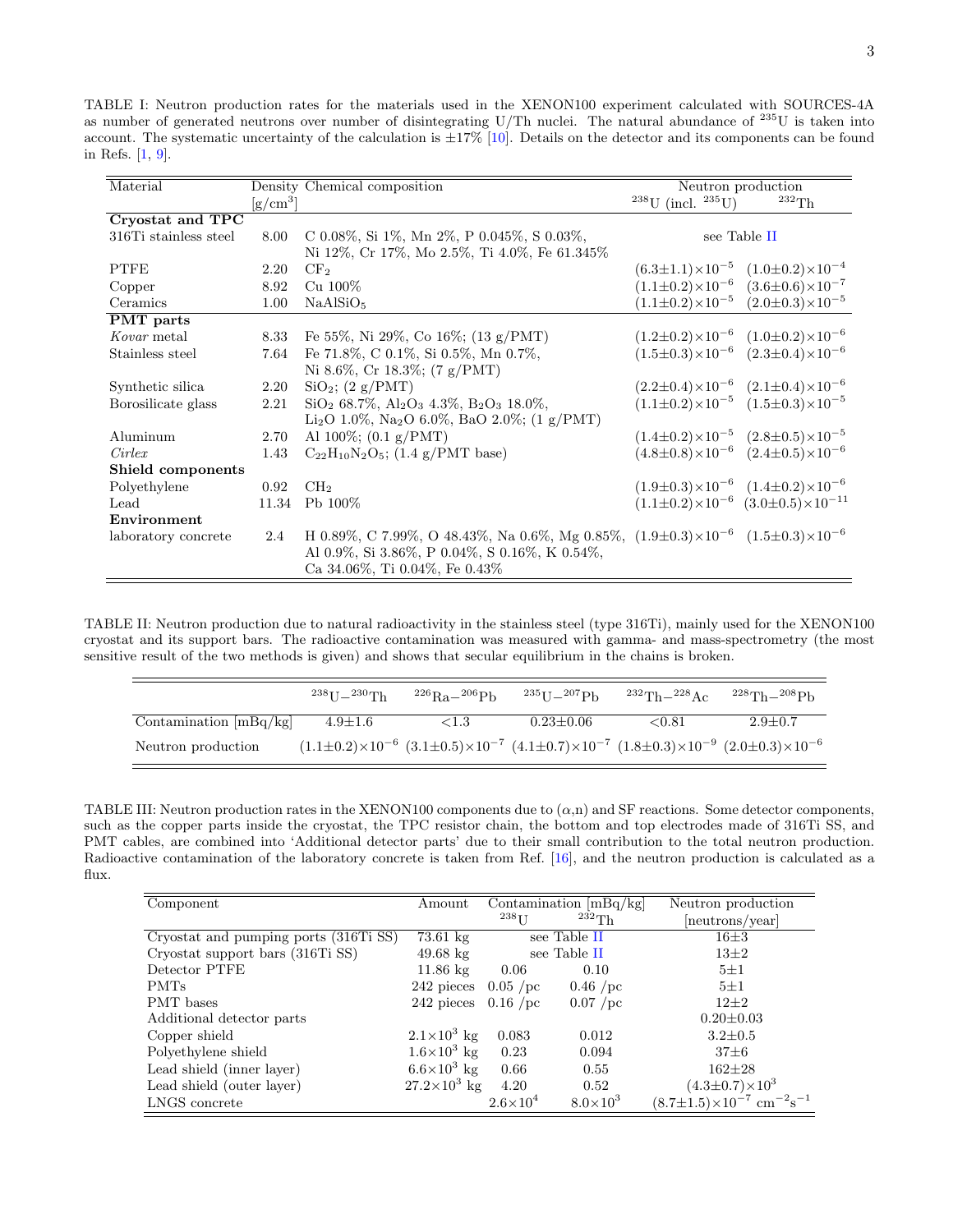ber of generated neutrons over number of disintegrating U/Th nuclei in a given material, with the contamination of <sup>235</sup>U computed from the measured contamination of <sup>238</sup>U, assuming a natural abundance of 0.72%. The simulated neutron spectra for some of the materials are shown in Fig. [1,](#page-1-0) and the neutron production rates for all materials are presented in Table [I.](#page-2-0)

In the 316Ti stainless steel (SS) used in XENON100, the secular equilibrium is broken in the  $238$ U and  $232$ Th decay chains. This was established by measuring the intrinsic radioactive contamination by inductively coupled plasma mass spectrometry (ICP-MS), performed in addition to  $\gamma$ -spectrometry with germanium detectors. Hence, the neutron production in this material was calculated for the different parts of the chains separately:  $^{238}$ U $-^{230}$ Th and  $^{226}$ Ra $-^{206}$ Pb,  $^{232}$ Th $-^{228}$ Ac and  $^{228}$ Th- $-$ <sup>208</sup>Pb, and <sup>235</sup>U<sup>-207</sup>Pb. The results are presented in Table [II.](#page-2-1) Ignoring the disequilibrium, the neutron background would be underestimated.

The total neutron production rates were calculated by scaling the results of SOURCES-4A to the mass of the components in the detector and shield and to their measured radioactive contamination, using the mass model and the radioactive screening results introduced in Refs. [\[9,](#page-9-8) [18\]](#page-9-17). The results are presented in Table [III.](#page-2-2)

The detector components with the highest total neutron production rates are the lead and polyethylene in the shield, and the detector cryostat and support bars made from 316Ti SS. Neutron production in the TPC resistor chain is negligible, due to the small mass involved. Even though the neutron production rate in the aluminum of the PMTs is relatively high, its contribution to the total neutron production in the PMTs is negligible due to the very low amount of material (0.1 g per PMT), since it is used only as strips deposited on the window in order to improve the resistivity of the photocathode at cryogenic temperature.

Neutron production due to natural radioactivity in the concrete walls of LNGS was calculated using the measured chemical composition of Ref. [\[19\]](#page-9-18). Radiogenic production in the rock has been ignored in the present study, since our simulation showed that almost all neutrons which originate in the rock are absorbed by the concrete shell. The results of our simulations agree well with the measurements of neutron flux summarized in the same paper. In particular, the discrepancy with the values measured by  $[20, 21]$  $[20, 21]$  $[20, 21]$  is less than 15%.

The neutron energy spectra calculated from SOURCES-4A and the total production rates were used as an input for Monte Carlo simulations to predict the neutron-induced NR background in the XENON100 experiment. The neutron propagation was performed with GEANT4.9.3.p02, using the neutron data files G4NDL 3.13 with thermal cross sections, which are based on the ENDF/B-VI/B-VII databases [\[22\]](#page-9-21). For each material and neutron source, 1 million events were simulated, resulting in a negligible statistical uncertainty of  $\sim$ 1\%.

In the analysis of the simulated data, only 'true' NRs in the sensitive volume were selected, meaning that all events containing an ER component have been discarded. Such a cut has a residual error, as it erroneously removes events where a Xe nucleus is excited by an inelastic neutron scatter to a relatively long-lived state, e.g.  $^{129m}Xe$ with  $T_{1/2} = 8.9$  days, and  $^{131m}$ Xe with  $T_{1/2} = 11.8$  days. These events have a signature of a prompt NR, followed by an ER produced by a  $\gamma$  from de-excitation of the metastable state. However, by computing the ratio of the cross sections for elastic and inelastic neutron interactions with xenon nuclei, restricted to these particular nuclear levels, we estimated that the contribution of these events to the total NR rate is  $\langle 2\%,$  therefore irrelevant for the XENON100 background prediction.

Single and multiple scatters are distinguished by taking into account the ability of the XENON100 detector to separate interactions close in Z direction. It is limited to two scatters separated by more than  $\sim$ 3 mm [\[1,](#page-9-0) [9\]](#page-9-8) in Z, due to the diffusion of the electron cloud and the gas gap, which define the typical width of the proportional scintillation (S2) signal. The energy spectra of NRs produced in single and multiple scatter neutron interactions are shown in Fig. [2](#page-4-0) for the 34 kg fiducial mass used in Ref. [\[3\]](#page-9-2).

The energy range for the WIMP search performed with 100.9 days exposure in 2011 [\[8\]](#page-9-7) was 4 to 30 photoelectrons (PE). The lower threshold has been set to 3 PE in the 2012 analysis [\[3\]](#page-9-2) of the 224.6 days exposure, as the acceptance was still high at this value, and due to the improved electronic noise conditions. The upper threshold was kept at 30 PE as the sensitivity does not increase significantly at higher energies. The NR energy scale is derived from the S1 signal using the relative scintillation efficiency  $\mathcal{L}_{\text{eff}}$  described in Ref. [\[8\]](#page-9-7). Due to a change in the measured value of the LXe response to  $122 \text{ keV}_{ee}$  gamma rays, used to normalize the scale, the energy ranges used for the 2011 and 2012 results are slightly different, and correspond to  $(8.4-44.6)$  keV<sub>nr</sub> and  $(6.6-43.3)$  keV<sub>nr</sub>, respectively.

The spatial distribution of single scatter NRs in the energy region of interest for a WIMP search is shown in Fig. [4.](#page-4-1) The radiogenic NR background was predicted for the entire 62 kg target volume and for two fiducial volumes, 48 kg and 34 kg, which were used in the analyses published in 2011 [\[8\]](#page-9-7) and 2012 [\[3\]](#page-9-2), respectively. Fiducialization is less efficient for reducing the NR background because of the longer mean free path of neutrons  $(\sim 14 \text{ cm for } 1 \text{ MeV})$ , compared to  $\gamma$ -rays of similar energy ( $\sim 6$  cm).

The background rate of single scatter NRs in the target volume can be reduced by applying a veto coincidence cut [\[2\]](#page-9-1), which rejects events where a particle deposits energy in the active LXe veto which surrounds the TPC. This can be either due to the same neutron which produces a NR in the target or due to an associated prompt  $\gamma$ -ray, for example produced by an inelastic neutron interaction. ERs and NRs in the veto volume cannot be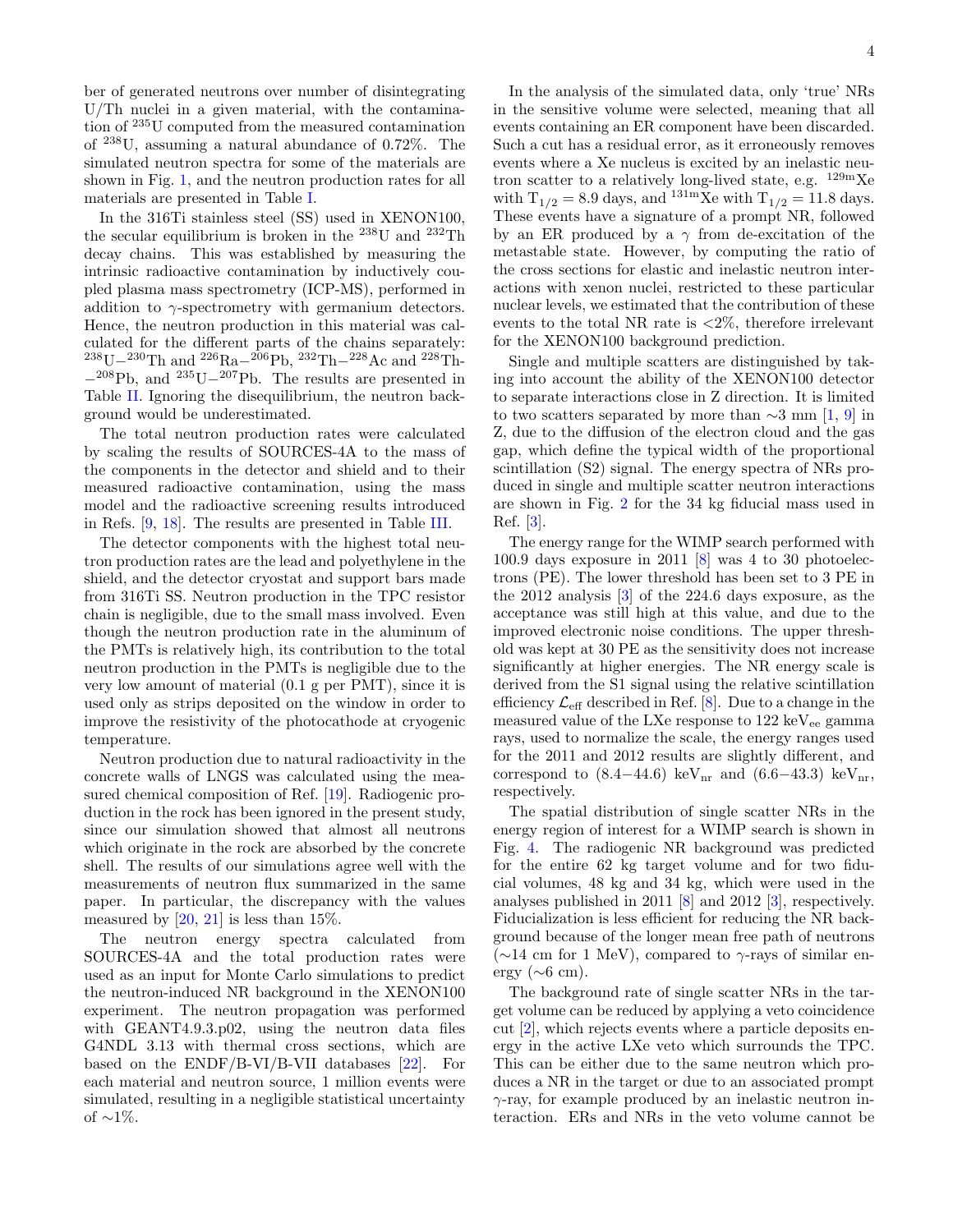

<span id="page-4-0"></span>FIG. 2: Energy spectra of NRs in 34 kg fiducial volume from neutrons produced in  $(\alpha, n)$  and spontaneous fission reactions. The total energy deposited in multiple scatter interactions is on average higher than that of single scatter events.



<span id="page-4-2"></span>FIG. 3: Efficiency of the veto coincidence cut as a function of the energy threshold in the veto volume. A veto cut with the measured volume-averaged energy threshold of  $100 \text{ keV}_{ee}$ (shown as a vertical dashed line) provides a ∼25% reduction of the single scatter NR rate.

distinguished through the ratio of scintillation and ionization signals, as it is done within the TPC. Hence, energy depositions from all interactions in the veto volume are summed up, taking into account the light quenching for NRs [\[8\]](#page-9-7). As shown in Fig. [3,](#page-4-2) by applying a cut with the measured volume-averaged energy threshold of 100 keV<sub>ee</sub>  $[1, 9]$  $[1, 9]$  $[1, 9]$ , the NR background can be reduced by ∼25% with respect to the 'passive veto' mode, when only self-shielding of the external LXe layer is taken into account.

The predicted NR background rates in the WIMP search region from radiogenic neutrons are presented in Table [IV.](#page-5-0) The contribution of the different components to the total background is shown in Table [V.](#page-5-1) The relative contributions do not significantly change by applying fiducial volume and veto coincidence cuts. The dominant



<span id="page-4-1"></span>FIG. 4: Spatial distribution of single scatter NRs produced by radiogenic neutrons in the energy range of interest for the WIMP search. The solid (dashed) line shows the 48 kg (34 kg) fiducial volume boundary. The lower density at the edge is due to the specific shape of the TPC defined by interlocking PTFE panels. This leads to a smaller active LXe volume represented by the last radial bins.

part of the background comes from the 316Ti SS components, PMTs, and the PTFE parts of the TPC. This was expected due to the rather high neutron production rates in these components and their location close to the liquid xenon target. Despite the high neutron production rates in the lead shield, the contribution of this source to the total NR background rate is negligible, since it is located outside of the polyethylene neutron shield. The contribution from radiogenic neutrons originating from the concrete lining of the laboratory's cavern results in  $(6.6\pm0.4)\times10^{-3}$  events/year in the entire target volume (62 kg of LXe) in the energy range of interest for the WIMP search, even without using a veto coincidence cut, and hence can be considered negligible.

## III. MUON-INDUCED NEUTRON PRODUCTION

The cosmic muon flux underground at LNGS is reduced by six orders of magnitude with respect to the value measured at the surface, due to the 3.6 km-waterequivalent, obtained averaging over the muon arrival direction, of overburden rock [\[23\]](#page-9-22). High-energy muons penetrating into the underground laboratory produce neutrons through photo-nuclear reactions in electromagnetic showers, in deep inelastic muon-nucleus interactions, and in several secondary processes  $(\pi-n, \pi-\text{absorption}, p-n,$ etc.) [\[25,](#page-9-23) [26\]](#page-9-24). The deeper the experimental site, the higher the mean muon energy and hence the average energy of muon-induced neutrons. Moreover, neutron production due to negative muon capture, which is relevant for low energy stopping muons, becomes negligible. The energy of muon-induced neutrons extends up to a few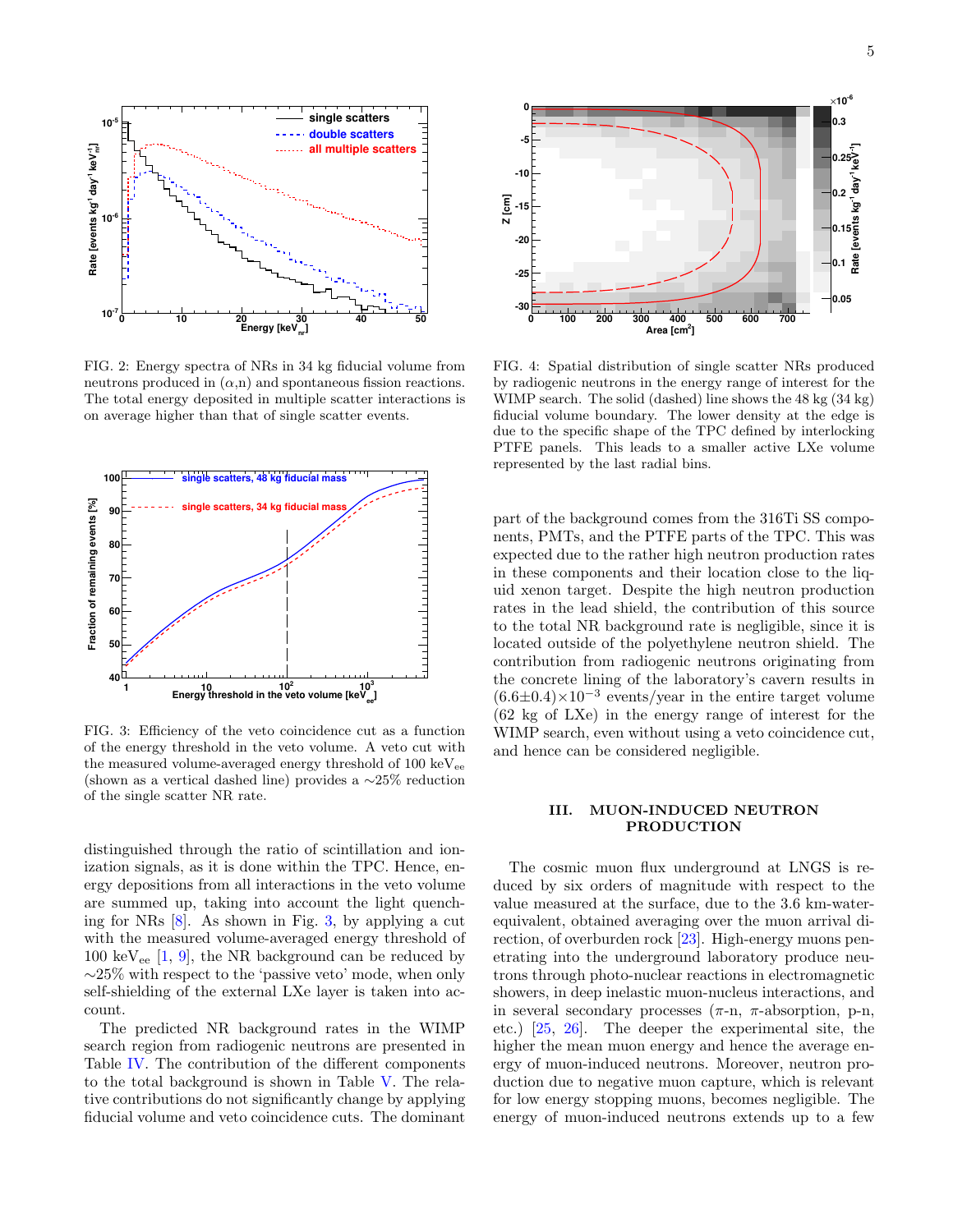<span id="page-5-0"></span>TABLE IV: Predicted NR background rate in the given energy range from neutrons produced in  $(\alpha,n)$  and SF reactions due to natural radioactivity in the detector and shield components. The statistical error of the GEANT4 simulation is ∼1%, hence the total error is dominated by the systematic uncertainty of the calculation with SOURCES-4A. The active veto coincidence cut assumes an average detection threshold of 100 keV<sub>ee</sub> in the LXe active veto. Only single scatter NRs are relevant as background for WIMP searches. The acceptance to NRs, while relevant for the WIMP search, is not taken into account here, but in Section [IV.](#page-6-0) The multiplicity of neutron interactions is indicated with the parameter  $n$ .

|                                                                                             | Predicted background rate $[year^{-1}]$ |  |                               |  |                               |                                                                                                         |        |
|---------------------------------------------------------------------------------------------|-----------------------------------------|--|-------------------------------|--|-------------------------------|---------------------------------------------------------------------------------------------------------|--------|
| Target volume                                                                               |                                         |  | $62 \text{ kg}$               |  | $48 \text{ kg}$               | $34 \text{ kg}$                                                                                         |        |
| Energy range                                                                                |                                         |  | $8.4 - 44.6 \text{ keV}_{nr}$ |  | $8.4 - 44.6 \text{ keV}_{nr}$ | $6.6 - 43.3 \text{ keV}_{nr}$                                                                           |        |
| Veto                                                                                        |                                         |  | passive active                |  | passive active                | passive                                                                                                 | active |
| single scatter events                                                                       |                                         |  |                               |  |                               | $(n=1)$ 0.49 $\pm$ 0.08 0.38 $\pm$ 0.07 0.28 $\pm$ 0.05 0.22 $\pm$ 0.04 0.18 $\pm$ 0.03 0.14 $\pm$ 0.02 |        |
| double scatter events                                                                       |                                         |  |                               |  |                               | $(n=2)$ 0.46±0.07 0.34±0.06 0.34±0.06 0.25±0.04 0.25±0.04 0.19±0.03                                     |        |
| multiple scatter events $(n>1)$ 1.19±0.20 0.85±0.15 0.93±0.16 0.66±0.11 0.74±0.13 0.54±0.09 |                                         |  |                               |  |                               |                                                                                                         |        |
| all events                                                                                  |                                         |  |                               |  |                               | $(n>0)$ 1.69±0.29 1.23±0.21 1.21±0.21 0.88±0.15 0.92±0.16 0.68±0.12                                     |        |

<span id="page-5-1"></span>TABLE V: Relative contribution of different components to the total single scatter NR background due to radiogenic neutrons in XENON100. The fractions do not significantly change with the fiducialization of the target volume. 'Other components' include: polyethylene and lead shield, copper parts of the TPC, 316Ti SS support rings for the mesh electrodes, TPC resistor chain, PMT cables, and the concrete of the laboratory.

| Component                             | Contribution [%] |
|---------------------------------------|------------------|
| Cryostat and pumping ports (316Ti SS) | 26               |
| Detector PTFE                         | 22               |
| <b>PMTs</b>                           | 21               |
| Cryostat support bars (316Ti SS)      | 14               |
| <b>PMT</b> bases                      | 8                |
| Copper shield                         | 5                |
| Other components                      |                  |



<span id="page-5-2"></span>FIG. 5: The GEANT4 model of the XENON100 experimental site for simulations of the cosmogenic neutron background, showing an example of a muon interaction. Two neutrons (dashed lines) and an electromagnetic shower are produced in the rock: one neutron is stopped by the shield, and another one penetrates into the detector volume.

GeV, hence the hydrocarbon and water neutron shield, as employed in XENON100, cannot fully moderate and capture them.

In order to simulate the muon-induced neutron background, the GEANT4 model introduced in Ref. [\[9\]](#page-9-8) has been extended by including the rock and concrete lining of the underground site at LNGS, taking into account a rock thickness of 5 m. The Gran Sasso rock is composed mainly of  $\rm CaCO_3$  and  $\rm MgCO_3,$  and has an average density of  $(2.71\pm0.05)$  g/cm<sup>3</sup> [\[27\]](#page-9-25). The location of the experiment, situated in a cavity at the corner of the interferometer tunnel at LNGS, has been described with a simplified geometry. The model is shown in Fig. [5,](#page-5-2) together with an example of a muon interaction in the rock of the laboratory, which generates two neutrons and an electromagnetic shower: one of the neutrons is stopped by the passive shield, while the other one penetrates into the target volume.

An average muon flux of 1.2 h<sup>-1</sup>m<sup>-2</sup> was assumed for the simulations, as measured by MACRO [\[28\]](#page-9-26) and LVD [\[29\]](#page-9-27). The seasonal variation of the muon intensity [\[31\]](#page-9-28), being smaller than 2%, is neglected. The muon energy spectrum and angular distribution were simulated with the MUSIC-MUSUN package [\[11\]](#page-9-10), taking into account the depth of the experimental hall and the details of the mountain profile; the results are shown in Fig. [6.](#page-6-1) The average muon energy is 273 GeV, which is in good agreement with the results in Ref. [\[24\]](#page-9-29) and the measurements reported in Ref. [\[28\]](#page-9-26). The azimuthal and zenith distributions agree well with the measurement of the LVD experiment [\[23,](#page-9-22) [29\]](#page-9-27); there is agreement also with the predictions done with FLUKA and the measurements by MACRO and Borexino [\[30\]](#page-9-30). Most muon trajectories have zenith angles <60°. The  $\mu^+/\mu^-$  ratio is assumed to be 1.4, as shown by recent observations for high energy muons [\[32,](#page-9-31) [33\]](#page-9-32).

The propagation of the high energy muons was performed with GEANT4.9.3.p02 using the QGSP BIC HP physics list [\[34\]](#page-9-33), which is based on a quark gluon string model for high energy hadronic interactions [\[35\]](#page-9-34), and with a data-driven high-precision neutron package to transport neutrons below 20 MeV down to thermal ener-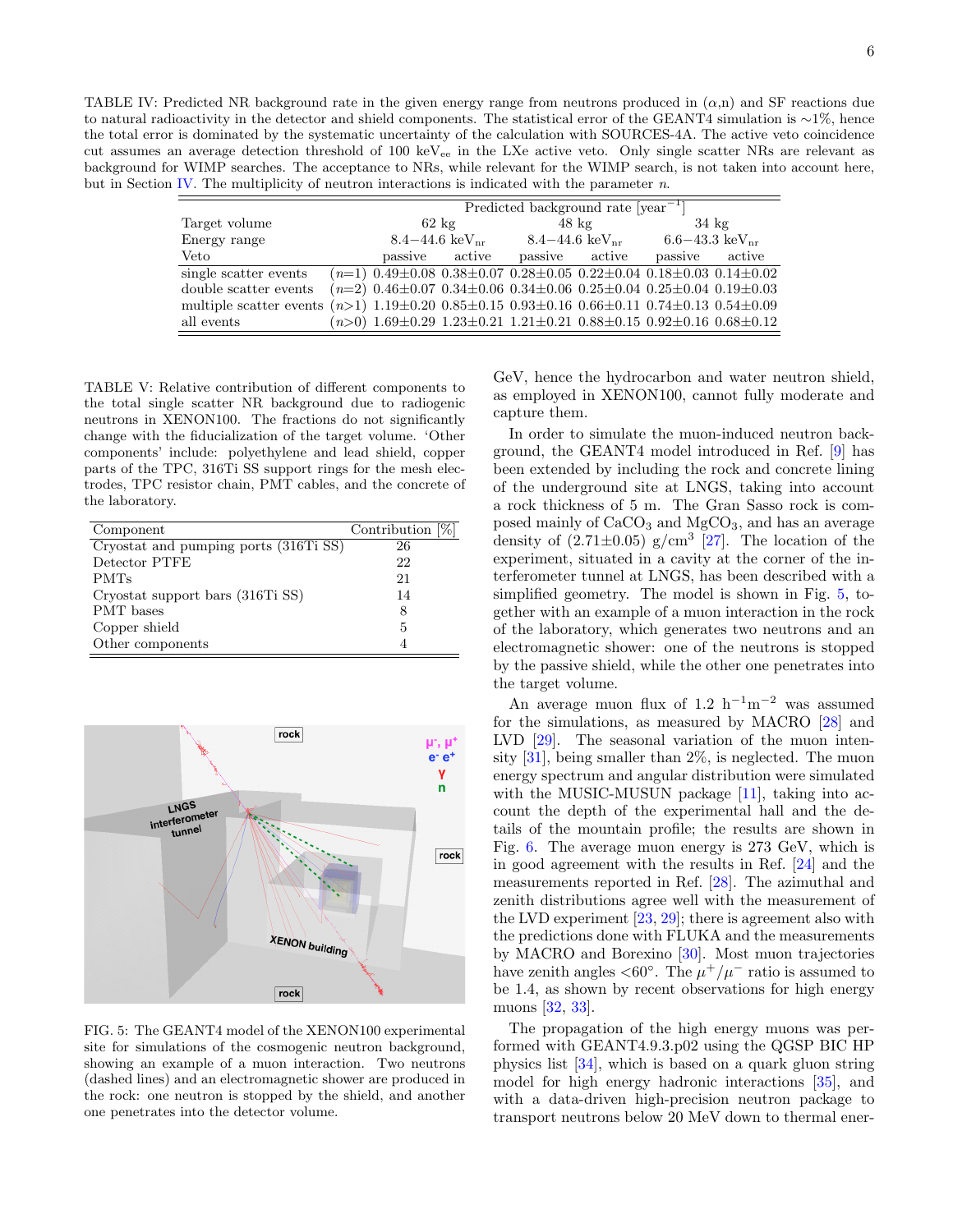

<span id="page-6-1"></span>FIG. 6: Energy and angular spectra of the muons underground at LNGS from simulations with MUSUN. The average muon energy is 273 GeV, and most of the muons have a zenith angle  $< 60^\circ$ .

gies. For primary protons and neutrons with energies below 10 GeV, the GEANT4 binary cascade is used, which describes production of secondary particles in interactions with nuclei [\[34\]](#page-9-33) more accurately than other GEANT4 models. The direct interaction between muons and nuclei is modeled with the G4MuNuclearInteraction process [\[36\]](#page-9-35), which describes it by producing virtual photons and treating them as a combination of  $\pi^+$  and  $\pi^$ interactions.

About 300 million muons were simulated, corresponding to about 185 years of livetime. This results in a statistical uncertainty of ∼10% on the background prediction. Information from the literature was used in order to evaluate the systematic uncertainty of the simulations. The muon-induced neutron production with GEANT4 was validated in Ref. [\[37\]](#page-9-36) via comparison with measured data from the NA55 experiment, resulting in a factor of ∼2 underproduction by the Monte Carlo simulation. Such comparison has been also performed in

Ref. [\[38,](#page-9-37) [39\]](#page-9-38), using the experimental data of ZEPLIN-II, and in Ref. [\[40\]](#page-9-39) for the KamLAND experiment. Both studies indicate a factor of ∼2 overproduction for heavy targets, such as lead, by GEANT4. These results have been used to set the systematic uncertainty of the simulations for GEANT4 by assigning asymmetric error bars, which are the size of a factor  $\pm 2$  relative to the mean value. At the same time, a new study performed by ZEPLIN-III [\[41\]](#page-9-40) shows that more accurate results can be achieved using updated versions of GEANT4 and physics models; in this case Monte Carlo simulations result in a higher neutron production yield, which in a better agreement with the measured data. Based on these results, and taking into account the used GEANT4 versions, we expect the difference within the systematic uncertainty assumed in our study.

The background rates from muon-induced neutrons are presented in Table [VI,](#page-7-0) and the contribution of different detector components to the total muon-induced neutron background is given in Table [VII.](#page-7-1) It was calculated for all neutrons that produce NRs in the target volume, and also for those neutrons that have a true single scatter NR signature and contribute to the background in the WIMP search energy region of interest (ROI). The production rate of neutrons in liquid xenon is relatively high. However, they do not contribute significantly to the NR background, as they are coincident with high energy depositions from the primary muon or an associated electromagnetic cascade. The largest contribution (55%) to the background is from neutrons generated in the innermost (copper) shield.

The spatial distribution of NRs due to cosmogenic neutrons is more uniform than those of radiogenic origin, due to their higher energies and therefore longer mean free path in the LXe. Therefore, fiducialization of the target volume is not efficient in reducing this background source. As detectors get larger, identification of these neutrons becomes easier through their detected multiplicity.

Since muon-induced neutron production is often accompanied by an electromagnetic cascade and by a high energy deposition from the incident muon, this background can be reduced by applying a veto coincidence cut. As shown in Fig. [7,](#page-7-2) a veto coincidence cut with the measured volume-averaged threshold of  $100 \text{ keV}_{ee}$  rejects more than half of the single scatter NRs in the target volume.

## <span id="page-6-0"></span>IV. TOTAL PREDICTED NUCLEAR RECOIL BACKGROUND

The Monte Carlo simulations of the NR background presented above assume 100% detection efficiency. The measured trigger efficiency is  $>99\%$  at 300 (150) PE in the 2011 (2012) WIMP search results and rolls off at lower values [\[1\]](#page-9-0), which reduces the detection efficiency. In addition, the acceptance for single scatter events is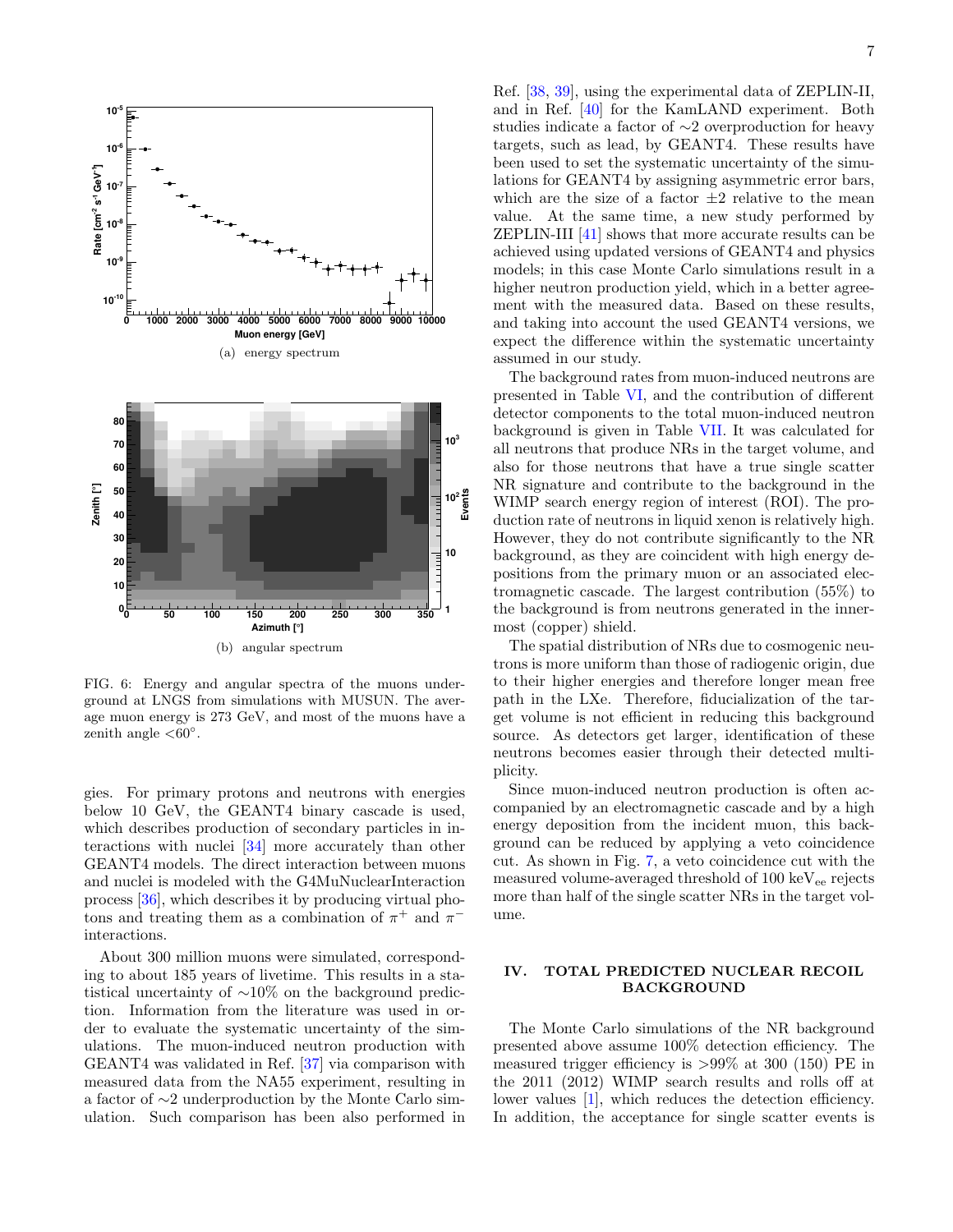<span id="page-7-0"></span>TABLE VI: Predicted NR background rate due to muon-induced neutrons. The active veto coincidence cut assumes a volumeaveraged energy threshold of 100 keVee. The statistical error of the GEANT4 simulation is ∼10%. A factor 2 systematic uncertainty in neutron production rates in GEANT4 is assumed from the comparison of simulations and measured data from the NA55 [\[37\]](#page-9-36) and ZEPLIN-II [\[38,](#page-9-37) [39\]](#page-9-38) experiments. The multiplicity of neutron interactions is indicated with the parameter n. No deficit of acceptance for NRs is considered yet (see Section [IV\)](#page-6-0).

|                                                                                                                                                         | Predicted background rate $[year^{-1}]$ |  |  |                                 |  |                                                                                                                                 |  |
|---------------------------------------------------------------------------------------------------------------------------------------------------------|-----------------------------------------|--|--|---------------------------------|--|---------------------------------------------------------------------------------------------------------------------------------|--|
| Target volume                                                                                                                                           |                                         |  |  | $62 \text{ kg}$ $48 \text{ kg}$ |  | $34 \text{ kg}$                                                                                                                 |  |
| Energy range                                                                                                                                            |                                         |  |  |                                 |  | 8.4–44.6 keV <sub>pr</sub> 8.4–44.6 keV <sub>pr</sub> 6.6–43.3 keV <sub>pr</sub>                                                |  |
| Veto                                                                                                                                                    |                                         |  |  |                                 |  | passive active passive active passive active                                                                                    |  |
| single scatter events $(n=1)$ $2.2^{+2.2}_{-1.1}$ $0.9^{+0.9}_{-0.5}$ $1.3^{+1.3}_{-0.6}$ $0.5^{+0.5}_{-0.3}$ $0.9^{+0.9}_{-0.5}$ $0.3^{+0.3}_{-0.2}$   |                                         |  |  |                                 |  |                                                                                                                                 |  |
| double scatter events $(n=2)$ $1.8^{+1.8}_{-0.9}$ $0.7^{+0.7}_{-0.4}$ $1.2^{+1.2}_{-0.6}$ $0.5^{+0.5}_{-0.3}$ $1.0^{+1.0}_{-0.5}$ $0.3^{+0.3}_{-0.2}$   |                                         |  |  |                                 |  |                                                                                                                                 |  |
| multiple scatter events $(n>1)$ $5.6^{+5.6}_{-2.8}$ $2.0^{+2.0}_{-1.0}$ $4.3^{+4.3}_{-2.2}$ $1.5^{+1.5}_{-0.8}$ $3.4^{+3.4}_{-1.7}$ $1.0^{+1.0}_{-0.5}$ |                                         |  |  |                                 |  |                                                                                                                                 |  |
| all events                                                                                                                                              |                                         |  |  |                                 |  | $(n>0)$ 7.8 <sup>+7.8</sup> 2.9 <sup>+2.9</sup> 5.6 <sup>+5.6</sup> 2.1 <sup>+2.1</sup> 4.3 <sup>+4.3</sup> 1.4 <sup>+1.4</sup> |  |

<span id="page-7-1"></span>TABLE VII: Relative contribution from the detector and shield components to the muon-induced neutron background. It is given for all neutrons that produce NRs in the target volume (left column), and also for those neutrons that have only a true single scatter NR signature in the energy region of interest (ROI).

| Component/Material          | Contribution [%] |                |  |  |
|-----------------------------|------------------|----------------|--|--|
|                             | all NRs          | single scatter |  |  |
|                             |                  | NRs in ROI     |  |  |
| Rock and concrete           | ${<}1$           | 5              |  |  |
| Water shield                | $<$ 1            | 5              |  |  |
| Lead shield                 | 6                | 15             |  |  |
| Polyethylene shield         | 2                | 5              |  |  |
| Copper shield               | 33               | 55             |  |  |
| Cryostat and detector ports | 3                | $<$ 1          |  |  |
| Detector PTFE               | 5                | 10             |  |  |
| LXe                         | 46               | 5              |  |  |
| Other components            | 5                | 91             |  |  |

finite, and is determined by the size of the proportional scintillation (S2) signal. If one interaction of a double scatter event generates an S2 which is below the threshold, such an event is mis-identified as a single scatter interaction. Since in the measured data the energy of an event is computed from the scintillation signal, the average energy of these events is higher than that of true single scatter interactions. Electronic recoils are less affected by this detection efficiency, as the typical S2 signals are much larger than the threshold value. In order to select single scatter NR interactions in the Monte Carlo data, we apply cuts which are similar to the ones used in the analysis of the measured data.

The energy-dependent acceptance of these cuts was calculated with Monte Carlo simulations, taking into account the  $\mathcal{L}_{\text{eff}}$  parametrization [\[8\]](#page-9-7). The simulation results cannot be validated via direct comparison with the measured background data due to the very low rate of NRs. Hence, the results were verified by comparing the ratio of single and double scatter events using measured <sup>241</sup>AmBe neutron calibration data and a corresponding



<span id="page-7-2"></span>FIG. 7: Efficiency of the veto coincidence cut as a function of the energy deposited in the veto volume for reduction of the cosmogenic neutron background. A veto cut with the measured volume-averaged energy threshold of 100 keV<sub>ee</sub> provides a ∼60% reduction of the single scatter NR rate.

Monte Carlo simulation, showing excellent agreement within the known uncertainties of  $\mathcal{L}_{\text{eff}}$  and the source strength [\[42\]](#page-9-41).

The total NR background rates predicted for the 2011 [\[7\]](#page-9-6) and the 2012 [\[8\]](#page-9-7) data analyses, taking into account the detection efficiency, the energy range, and the exposure, are given in Table [VIII.](#page-8-0) The contribution from environmental radioactivity (contamination in the rock and concrete of the LNGS laboratory) is at the percent level and has no significant impact on the XENON100 science goals. About 70% comes from muon-induced neutrons. In future experiments, such as XENON1T [\[44\]](#page-9-42), this background will be significantly reduced by using a muon veto system. The energy spectra of the background from radiogenic and cosmogenic neutrons predicted for the results published in 2012 are shown in Fig.  $8(a)$ . Figure  $8(b)$  presents the total NR background expected in XENON100, converted to the S1 PE energy scale and corrected for the acceptance due to the analysis cuts,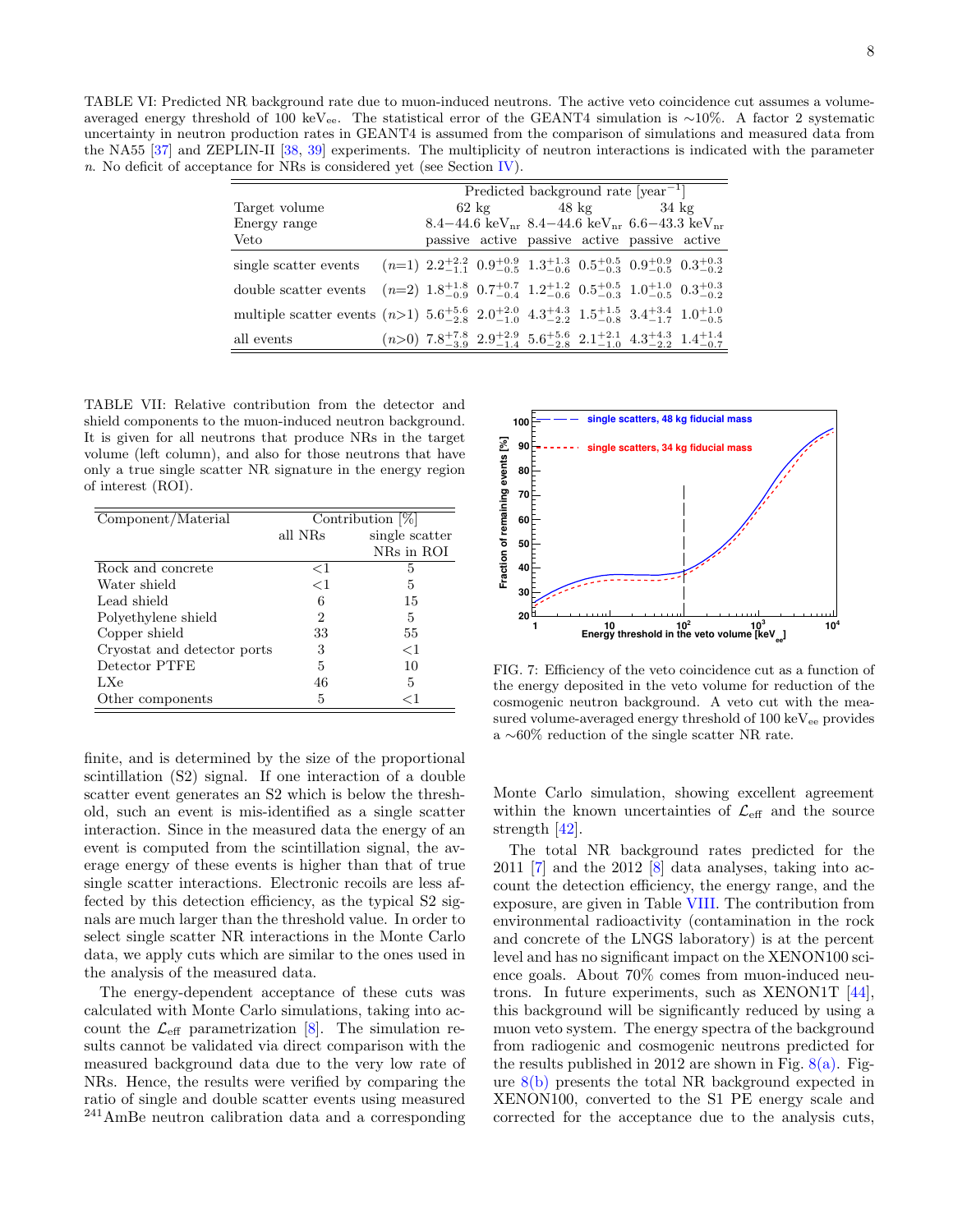taking into account fluctuations of the light signal for events below the threshold.

### V. CONCLUSIONS

The NR background in the XENON100 experiment, originating from radiogenic and cosmogenic neutrons has been predicted for the XENON100 experiment based on Monte Carlo studies, using a detailed model of the detector and its shield.

The total NR background in the 100.9 days dataset  $(2011, 8)$ , which used a fiducial mass of 48 kg and  $(8.4-$ 

<span id="page-8-1"></span>

<span id="page-8-2"></span>(b) converted to PE, with energy resolution and acceptance

FIG. 8: Energy spectra of the NR background due to radiogenic and cosmogenic neutrons predicted for the 2012 WIMP search analysis (34 kg fiducial volume). The prediction takes into account the measured trigger threshold which is the cause of the roll-off at the lowest energies. The bottom plot shows the total NR background on the energy scale converted to PE, with the energy resolution and acceptance of the analysis cuts taken into account. Fluctuations of the light signal for events below the threshold have also been included in this analysis. The thin vertical dashed lines indicate the WIMP search energy region.

<span id="page-8-0"></span>TABLE VIII: Nuclear recoil backgrounds predicted for the 2011 [\[8\]](#page-9-7) and the 2012 [\[3\]](#page-9-2) WIMP searches, taking into account the detection efficiency. The NR acceptance after applying an ER discrimination cut based on S2/S1 ratio is not applied as it is not used in the standard Profile Likelihood analysis [\[43\]](#page-9-43).

| Data release                                                                    | $2011$ [8]                    | $2012$ [3]                                |
|---------------------------------------------------------------------------------|-------------------------------|-------------------------------------------|
| Live time                                                                       | $100.9$ days                  | $224.6$ days                              |
| Fiducial volume                                                                 | $48 \text{ kg}$               | $34 \text{ kg}$                           |
| Energy range                                                                    | $8.4 - 44.6 \text{ keV}_{nr}$ | $6.6 - 43.3 \text{ keV}_{nr}$             |
|                                                                                 | $(4-30$ PE)                   | $(3-30$ PE)                               |
| Radiogenic neutrons                                                             |                               | $0.10\pm0.02$ events $0.14\pm0.02$ events |
| Cosmogenic neutrons                                                             | $0.21^{+0.21}_{-0.12}$ events | $0.34^{+0.34}_{-0.17}$ events             |
| Total NR background $0.31^{+0.22}_{-0.11}$ events $0.48^{+0.34}_{-0.17}$ events |                               |                                           |

 $-44.6$ ) keV<sub>nr</sub> energy range, is  $(0.31^{+0.22}_{-0.11})$  events. The detector's energy resolution as well as the active veto efficiency are taken into account here. The prediction for the 224.6 days data used for the WIMP search results of 2012 [\[3\]](#page-9-2) is  $(0.48^{+0.34}_{-0.17})$  events. A fiducial target mass of 34 kg and an energy range of  $(6.6-43.3)$  keV<sub>nr</sub> were used for this search.

With the reduced NR acceptance after applying the S2/S1 electronic recoil discrimination cut to define a benchmark WIMP search region, these values translate into  $(0.11^{+0.08}_{-0.04})$  events, and  $(0.17^{+0.12}_{-0.07})$  events, respectively. Compared to the total ER background estimates of  $(1.7\pm0.6)$  events in the 2011 WIMP search, and  $(0.8\pm0.2)$  events  $[8]$  in the result published in 2012, the neutron background does not limit the WIMP search sensitivity of the XENON100 experiment.

The neutron background is even lower at energies above the upper bound used so far. In the (43.3-  $-100$ ) keV<sub>nr</sub> energy range and 48 kg fiducial target, the contributions from radiogenic and muon-induced neutrons add up to  $(0.12_{-0.05}^{+0.12})$  background events/year in the full discrimination space. In a 34 kg target it is only  $(0.07^{+0.05}_{-0.04})$  events/year, which is about 10% of the background in the energy range below 30 PE.

#### VI. ACKNOWLEDGEMENTS

We gratefully acknowledge support from NSF, DOE, SNF, UZH, FCT, Région des Pays de la Loire, STCSM, NSFC, DFG, Stichting voor Fundamenteel Onderzoek der Materie (FOM), the Max Planck Society and the Weizmann Institute of Science.

We are grateful to LNGS for hosting and supporting XENON100.